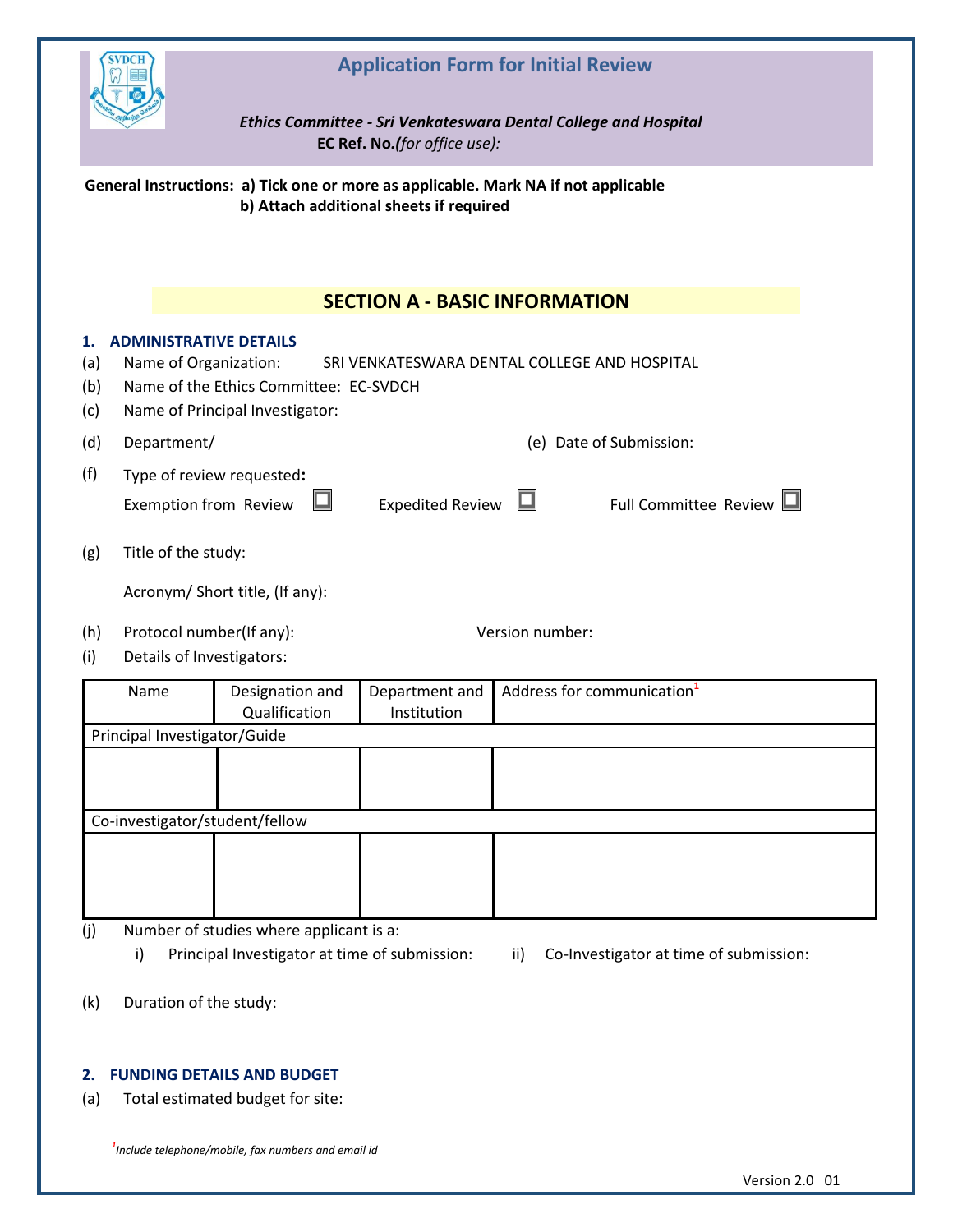| (b)<br>Self-funding                                                                                                                  | In India<br>$\Box$                                                    | Globally<br>Institutional funding $\Box$                                                                                 | Funding agency<br>(Specify)                                                                                           |
|--------------------------------------------------------------------------------------------------------------------------------------|-----------------------------------------------------------------------|--------------------------------------------------------------------------------------------------------------------------|-----------------------------------------------------------------------------------------------------------------------|
|                                                                                                                                      |                                                                       | <b>SECTION B - RESEARCH RELATED INFORMATION</b>                                                                          |                                                                                                                       |
| <b>OVERVIEW OF RESEARCH</b><br>з.<br>(a)                                                                                             | Lay Summary of study <sup>2</sup> (within 300 words)                  |                                                                                                                          |                                                                                                                       |
| Type of study:<br>(b)<br><b>Basic Sciences</b><br>Retrospective<br>Prospective<br>Qualitative<br>Quantitative<br><b>Mixed Method</b> |                                                                       | Clinical<br>Epidemiological/ Public<br>Health<br>Socio-behavioural<br>Biological<br>samples/Data<br>Any others (Specify) | <b>Cross Sectional</b><br>Case Control<br>Cohort<br><b>Systematic Review</b>                                          |
| <b>METHODOLOGY</b><br>4.<br>(a)<br>Control group<br>used for saturation                                                              | <b>Study Group</b>                                                    | Sample size/ No. of Participants (as applicable)                                                                         | Justification for the sample size chosen (100 words); In case of qualitative study, mention the criteria              |
| (b)<br>(c)                                                                                                                           |                                                                       |                                                                                                                          | Is there an external laboratory/ outsourcing involved for investigations? <sup>3</sup> Yes $\Box$ No $\Box$ NA $\Box$ |
| review                                                                                                                               | Independent external<br>Review within multi-<br>centre research group | How was the scientific quality of the study assessed?<br>Review by<br>Sponsor/Funder<br>No Review                        | Review within<br>Pl's institution                                                                                     |
| Date of review:                                                                                                                      |                                                                       | Comments of Scientific Committee, if any(100 words)                                                                      | Click here to enter a date.                                                                                           |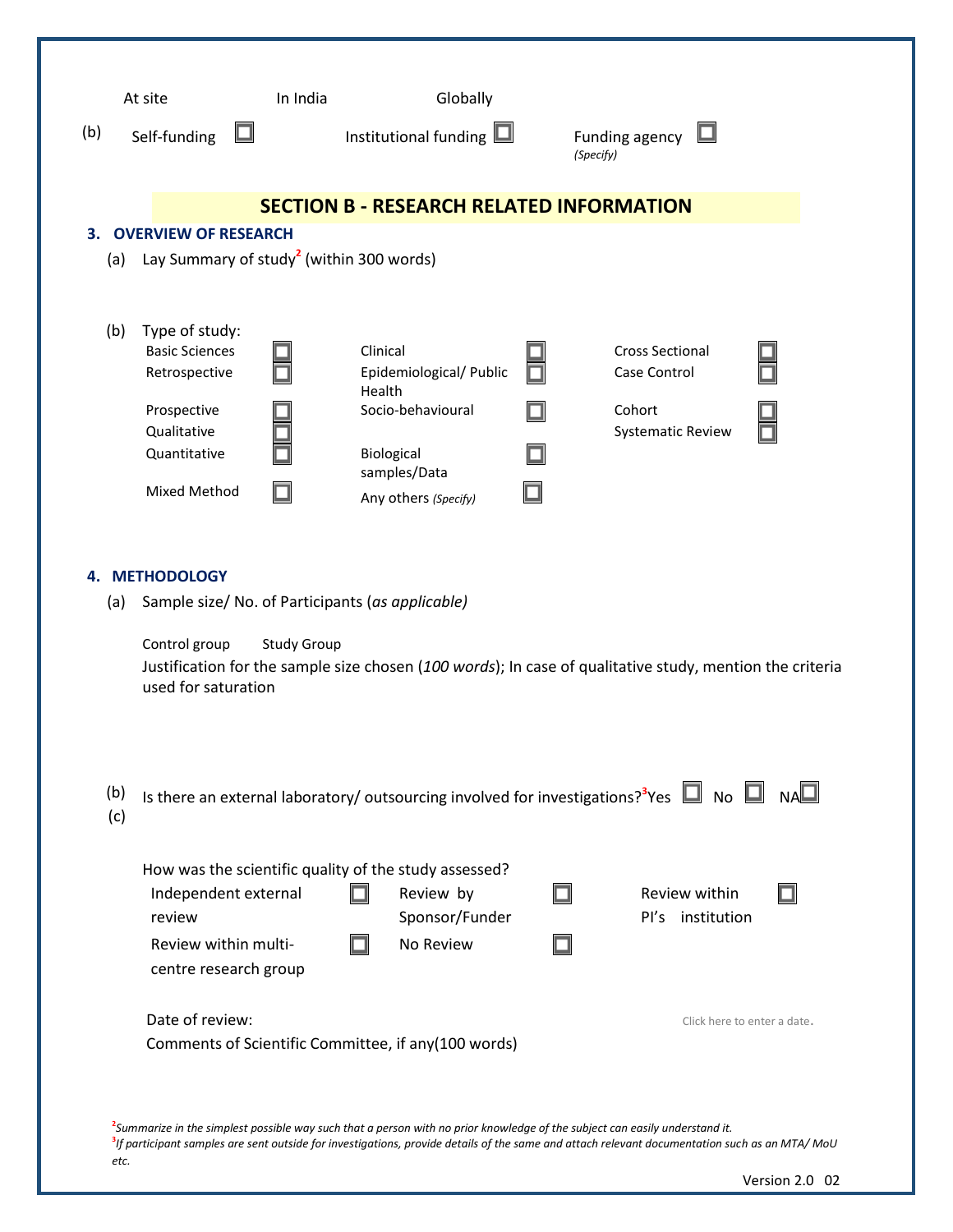|     |                                                                       |                                                                                                               |                       |                                                                                |  |                                                             | <b>SECTION C - PARTICIPANT RELATED INFORMATION</b>                                                    |  |                            |  |  |
|-----|-----------------------------------------------------------------------|---------------------------------------------------------------------------------------------------------------|-----------------------|--------------------------------------------------------------------------------|--|-------------------------------------------------------------|-------------------------------------------------------------------------------------------------------|--|----------------------------|--|--|
|     |                                                                       |                                                                                                               |                       | <b>RECRUITMENT AND RESEARCH PARTICIPANTS</b>                                   |  |                                                             |                                                                                                       |  |                            |  |  |
| (a) | Type of participants in the study:<br>Patient<br>Healthy<br>volunteer |                                                                                                               |                       |                                                                                |  | Vulnerable person/<br>Others<br>Special groups<br>(Specify) |                                                                                                       |  |                            |  |  |
|     | Who will do the recruitment?<br>Participant recruitment methods used: |                                                                                                               |                       |                                                                                |  |                                                             |                                                                                                       |  |                            |  |  |
|     | Posters/                                                              | leaflets/Letters                                                                                              |                       | TV/Radio<br>ads/Social<br>media/Institution<br>website                         |  |                                                             | Patients /<br>Family/Friends<br>visiting<br>hospitals                                                 |  | Telephone                  |  |  |
|     |                                                                       | Others(Specify)                                                                                               |                       |                                                                                |  |                                                             |                                                                                                       |  |                            |  |  |
| (b) | i.<br>ii.                                                             | Will there be vulnerable person/special groups involved?<br>If yes, type of vulnerable person /special groups |                       |                                                                                |  |                                                             |                                                                                                       |  | $Yes \Box No \Box Na \Box$ |  |  |
|     |                                                                       |                                                                                                               | Children under 18 yrs |                                                                                |  | Pregnant or lactating women                                 |                                                                                                       |  |                            |  |  |
|     | Differently abled (Mental/Physical)                                   |                                                                                                               |                       |                                                                                |  |                                                             | Employees/Students/Nurses/                                                                            |  |                            |  |  |
|     |                                                                       | Elderly                                                                                                       |                       |                                                                                |  | □                                                           | Staff<br>Institutionalized                                                                            |  |                            |  |  |
|     |                                                                       | diseases)                                                                                                     |                       | Economically and socially disadvantaged<br>Terminally III (stigmatized or rare |  |                                                             | Refugees/Migrants/Homeless                                                                            |  |                            |  |  |
|     |                                                                       | Any other (Specify):                                                                                          |                       |                                                                                |  |                                                             |                                                                                                       |  |                            |  |  |
|     | iii.                                                                  |                                                                                                               |                       | Provide justification for inclusion/exclusion                                  |  |                                                             |                                                                                                       |  |                            |  |  |
|     | iv.                                                                   |                                                                                                               |                       |                                                                                |  |                                                             | Are there any additional safeguards to protect research participants?                                 |  |                            |  |  |
|     |                                                                       |                                                                                                               |                       |                                                                                |  |                                                             |                                                                                                       |  |                            |  |  |
| (c) |                                                                       |                                                                                                               |                       | Is there any reimbursement to the participant?                                 |  |                                                             |                                                                                                       |  | $Yes \Box No \Box$         |  |  |
|     |                                                                       |                                                                                                               |                       | If yes, Monetary $\Box$ Non-monetary $\Box$ Provide details                    |  |                                                             |                                                                                                       |  |                            |  |  |
|     |                                                                       |                                                                                                               |                       |                                                                                |  |                                                             |                                                                                                       |  |                            |  |  |
| (d) |                                                                       |                                                                                                               |                       | Are there any incentives to the participant?                                   |  |                                                             |                                                                                                       |  | Yes $\Box$ No $\Box$       |  |  |
|     |                                                                       |                                                                                                               |                       | If yes, Monetary $\Box$ Non-monetary $\Box$ Provide details                    |  |                                                             |                                                                                                       |  |                            |  |  |
|     |                                                                       |                                                                                                               |                       |                                                                                |  |                                                             | Are there any participant recruitment fees/ incentives for the study provided to the PI/ Institution? |  |                            |  |  |
|     |                                                                       |                                                                                                               |                       | If yes, Monetary $\Box$ Non-monetary $\Box$ Provide details                    |  |                                                             |                                                                                                       |  | Yes $\square$ No $\square$ |  |  |
|     |                                                                       |                                                                                                               |                       |                                                                                |  |                                                             |                                                                                                       |  |                            |  |  |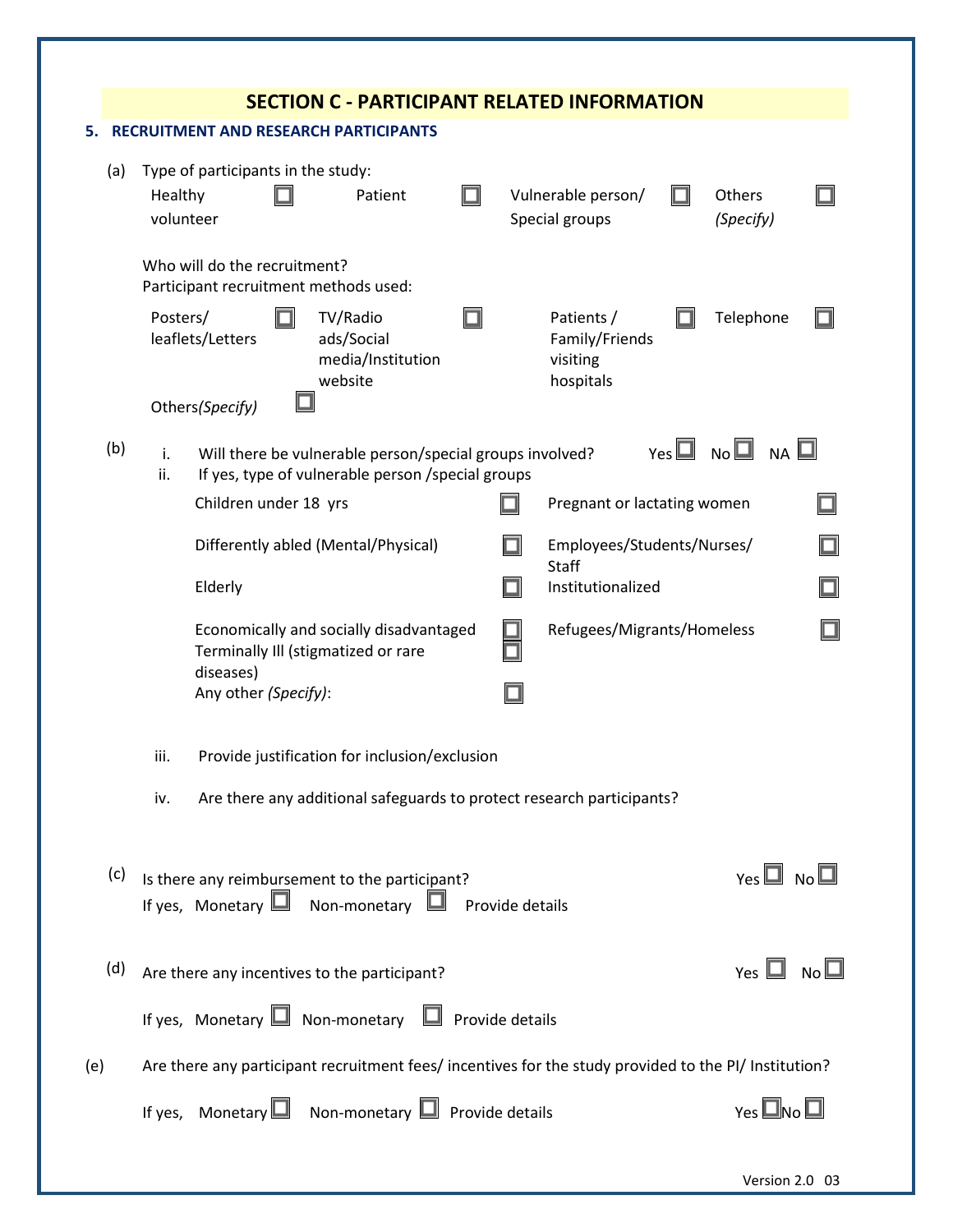|                  | If yes, categorize the level of risk <sup>4</sup> :<br>Less than Minimal risk                                                                                                                                                          |                                                                            |   | Minimal risk                                                                 |                |               | N <sub>O</sub>                                                                     |                |
|------------------|----------------------------------------------------------------------------------------------------------------------------------------------------------------------------------------------------------------------------------------|----------------------------------------------------------------------------|---|------------------------------------------------------------------------------|----------------|---------------|------------------------------------------------------------------------------------|----------------|
|                  | Minor increase over minimal risk or<br>Low Risk<br>ii. Describe the risk management strategy:                                                                                                                                          | □                                                                          |   | More than Minimal Risk or High Risk                                          |                |               |                                                                                    |                |
| (b)              | What are the potential benefits from the study?                                                                                                                                                                                        |                                                                            |   | Yes<br>No                                                                    | If yes,        | <b>Direct</b> |                                                                                    | Indirect       |
|                  | For the participant                                                                                                                                                                                                                    |                                                                            |   |                                                                              |                |               |                                                                                    |                |
|                  | For the society/community                                                                                                                                                                                                              |                                                                            |   |                                                                              |                |               |                                                                                    |                |
|                  | For improvement in science<br>Please describe how the benefits justify the risks                                                                                                                                                       |                                                                            |   |                                                                              |                |               |                                                                                    |                |
| (c)              | Are Adverse Events expected in the study <sup>5</sup> ?                                                                                                                                                                                |                                                                            |   |                                                                              |                |               | Yes $\square$ No $\square$ Na $\square$                                            |                |
|                  | If Yes, Specify                                                                                                                                                                                                                        | Are reporting procedures and management strategies described in the study? |   |                                                                              |                |               | Yes $\Box$ No $\Box$                                                               |                |
|                  | <b>INFORMED CONSENT</b>                                                                                                                                                                                                                |                                                                            |   |                                                                              |                |               |                                                                                    |                |
|                  | Are you seeking waiver of consent? If yes, please specify reasons and skip to question 8. Yes $\Box$<br>(b) Version number and date of Participant Information Sheet (PIS):<br>Version number and date of Informed Consent Form (ICF): |                                                                            |   |                                                                              |                |               |                                                                                    | N <sub>0</sub> |
|                  | Type of consent planned for :                                                                                                                                                                                                          |                                                                            |   |                                                                              |                |               |                                                                                    |                |
|                  | Signed consent                                                                                                                                                                                                                         | Verbal/ oral<br>consent                                                    | 口 | Witnessed<br>consent                                                         |                | ▣             | Audio-Video<br>(A/V) consent                                                       |                |
| 7.<br>(a)<br>(c) | Consent from LAR<br>О<br>(If so, specify from<br>whom)                                                                                                                                                                                 | For children<7 yrs<br>parental/LAR<br>consent                              | О | Verbal assent<br>from minor (7-<br>12 yrs) along<br>with parental<br>consent |                | ▣             | <b>Written Assent</b><br>from Minor (13-<br>18 yrs) along with<br>parental consent |                |
|                  | Other (specify)                                                                                                                                                                                                                        |                                                                            |   |                                                                              |                |               |                                                                                    |                |
| (d)              | Who will obtain the informed consent?<br>PI/Co-I                                                                                                                                                                                       | Nurse/Counselor                                                            |   |                                                                              | Research Staff |               | $Other_{(Specify)}$                                                                |                |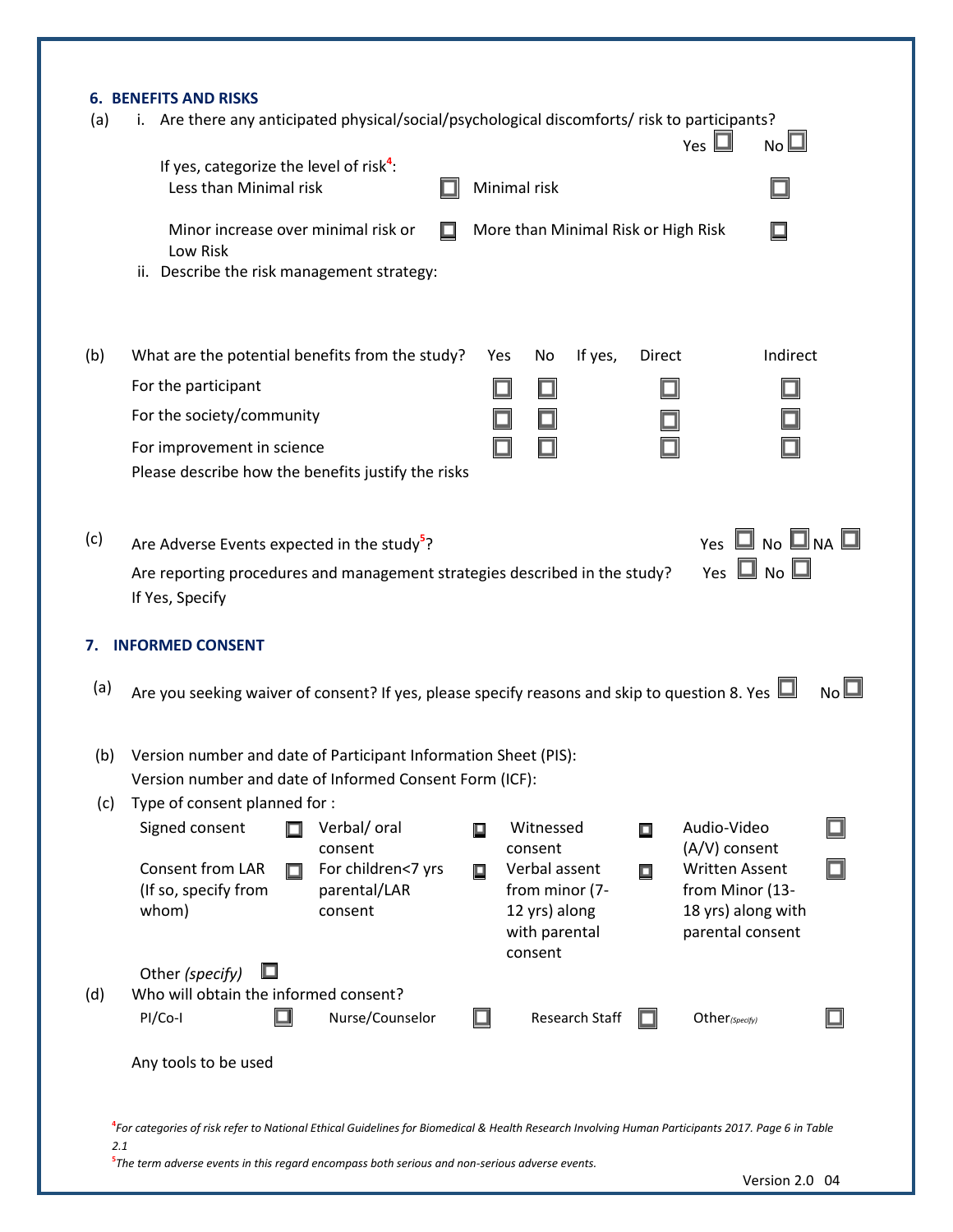| (e)       | English $\square$                                                                                         | Participant Information Sheet(PIS) and Informed Consent Form (ICF)<br>Local language $\square$<br>List the languages in which translations were done | other $\mathbf{\mathsf{\underline{u}}}$<br>(specify)                                                                                             |
|-----------|-----------------------------------------------------------------------------------------------------------|------------------------------------------------------------------------------------------------------------------------------------------------------|--------------------------------------------------------------------------------------------------------------------------------------------------|
| (f)       |                                                                                                           | If translation has not been done, please justify                                                                                                     | Provide details of Consent requirement for previously stored samples if used in the study                                                        |
| (g)       |                                                                                                           |                                                                                                                                                      | Elements contained in the Participant Information Sheet(PIS) and Informed Consent Form (ICF)                                                     |
|           | Simple language                                                                                           | Data/Sample<br>sharing                                                                                                                               | Compensation for study related injury                                                                                                            |
|           | Risks and                                                                                                 | Need to recontact                                                                                                                                    | Statement that consent is voluntary                                                                                                              |
|           | discomforts<br>Alternatives to<br>participation                                                           | Confidentiality                                                                                                                                      | Commercialization/benefit sharing                                                                                                                |
|           | Right to<br>withdraw                                                                                      | Storage of<br>samples                                                                                                                                | Statement that study involves research<br>П                                                                                                      |
|           | <b>Benefits</b>                                                                                           | return of research<br>results                                                                                                                        | Use of photographs/ identifying data                                                                                                             |
|           | Purpose and<br>procedure<br>Others(Specify)                                                               | Payment for<br>participation                                                                                                                         | Contact information of PI and Member<br>Secretary of EC                                                                                          |
| 8.<br>(a) | PAYMENT/COMPENSATION<br>PI                                                                                | Who will bear the costs related to participation and procedures <sup>8</sup> ?<br>Institution                                                        | Sponsor<br>Other agencies(specify)                                                                                                               |
|           |                                                                                                           | (b) Is there a provision for free treatment of research related injuries?                                                                            | $\gamma$ es $\square$ No $\square$<br>$NA \sqcup$                                                                                                |
| (c)       |                                                                                                           | If yes, then who will provide the treatment?                                                                                                         | Is there a provision for compensation of research related SAE? If yes, specify. Yes $\Box$ No $\Box$ NA $\Box$                                   |
|           | Sponsor                                                                                                   | Institution/Corpus funds $\square$                                                                                                                   | Project grants<br>Insurance                                                                                                                      |
| (d)       |                                                                                                           | injury to the participants during the study period? If yes, specify.                                                                                 | Is there any provision for medical treatment or management till the relatedness is determined for<br>No<br>Yes $\Box$                            |
|           | specify.                                                                                                  |                                                                                                                                                      | (e) Is there a provision for ancillary care for unrelated illness during the study period? If yes, please<br>NAO<br>Yes $\Box$ No $\Box$         |
|           | Participants 2017, Page 54 in Section 5.8<br><sup>8</sup> Enclose undertaking from PI confirming the same |                                                                                                                                                      | <sup>7</sup> Information on re-consent requirements can be found at National Ethical Guidelines for Biomedical & Health Research Involving Human |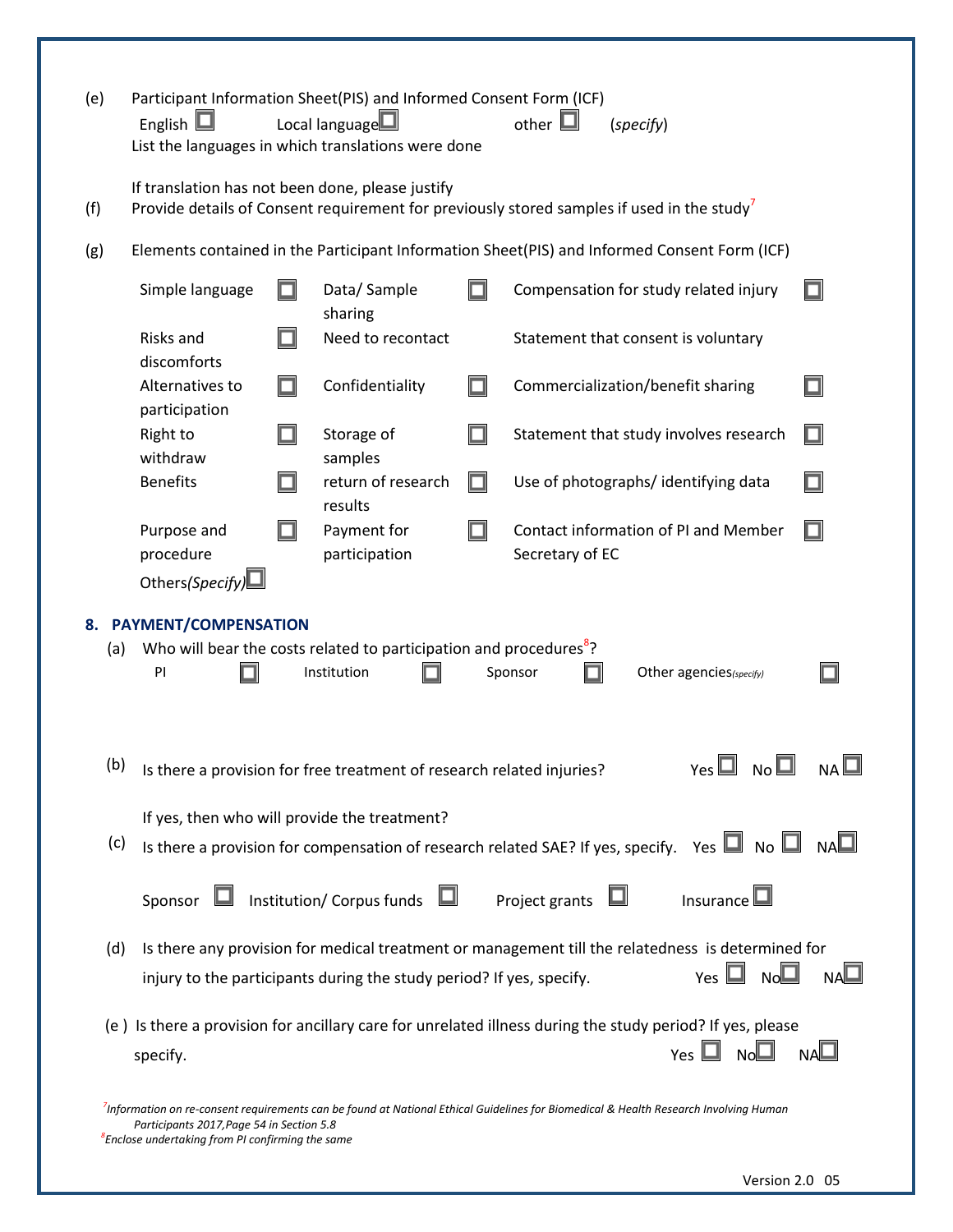| 9.<br>(a) | <b>STORAGE AND CONFIDENTIALITY</b><br>$N_A \Box$<br>Yes $\Box$ No $\Box$<br>Identifying Information: Study Involves samples/data. If Yes, Specify                                                            |
|-----------|--------------------------------------------------------------------------------------------------------------------------------------------------------------------------------------------------------------|
|           | Identifiable<br>Anonymous/unidentified<br>Anonymized:<br>Irreversibly<br>coded<br>reversibly coded                                                                                                           |
|           | If identifiers must be retained, what additional precautions will be taken to ensure that access is limited<br>/ data is safeguarded? (e.g. data stored in a cabinet, password protected computer etc.)      |
| (b)       | Who will be maintaining the data pertaining to the study?                                                                                                                                                    |
| (c)       | Where will the data be analyzed <sup>9</sup> and by whom?                                                                                                                                                    |
| (d)       | For how long will the data be stored?                                                                                                                                                                        |
| (e)       | Yes $\Box$ No $\Box$ Maybe $\Box$<br>Do you propose to use stored samples/data in future studies?<br>If yes, explain how you might use stored material/data in the future?                                   |
|           | <b>SECTION D: OTHER ISSUES</b>                                                                                                                                                                               |
|           | 10. PUBLICATION, BENEFIT SHARING AND IPR ISSUES                                                                                                                                                              |
| (a)       | Will the results of the study be reported and disseminated? If yes, specify. Yes $\Box$ No $\Box$ NA $\Box$                                                                                                  |
| (b)       | $Yes \Box No \Box$<br>NA<br>Will you inform participants about the results of the study?                                                                                                                     |
| (c)       | Are there any arrangements for continued provision of the intervention for participants, if effective,<br>$Yes \Box No \Box Na \Box$<br>once the study has finished? If yes describe in brief (Max 50 words) |
| (d)       | Is there any plan for post research benefit sharing with participants? If yes, specify<br>$Yes \Box No \Box Na \Box$                                                                                         |
| (e)       | Is there is any commercial value or a plan to patent/IPR issues. If yes, Please provide details<br>$Yes \Box no \Box na \Box$                                                                                |
| (f)       | Do you have any additional information to add in support of theapplication, which is not included<br>Yes $\Box$ No $\Box$<br>elsewhere in the form? If yes, provide the details.                             |
|           | <sup>9</sup> For example, a data entry room, a protected computer etc.                                                                                                                                       |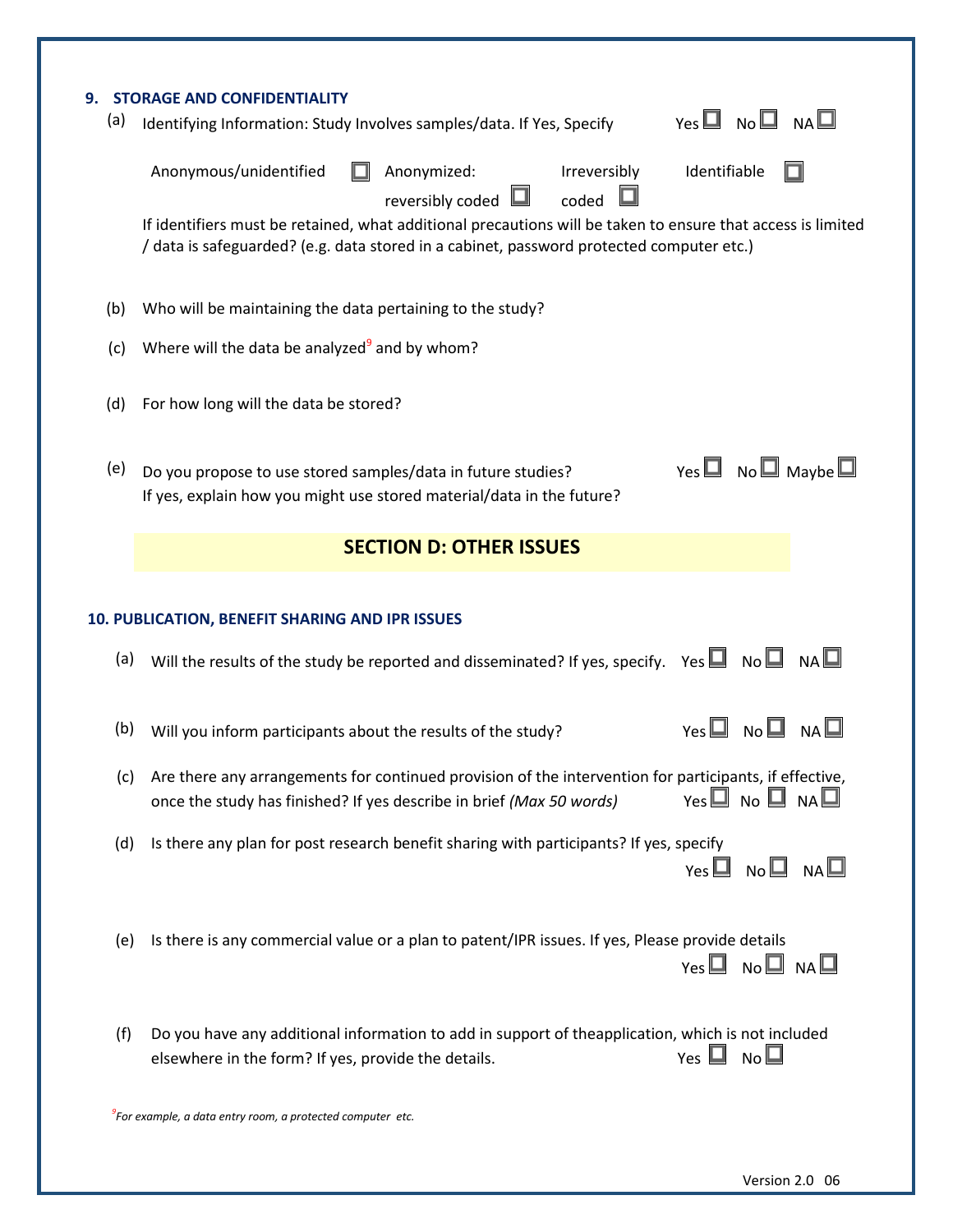## **SECTION E: DECLARATION AND CHECKLIST<sup>0</sup>**

|        | 11. DECLARATION (Please tick as applicable)                                                                                                                                                                                                                |  |  |  |  |  |  |  |  |  |
|--------|------------------------------------------------------------------------------------------------------------------------------------------------------------------------------------------------------------------------------------------------------------|--|--|--|--|--|--|--|--|--|
| $\Box$ | I/We certify that the information provided in this application is complete and correct.                                                                                                                                                                    |  |  |  |  |  |  |  |  |  |
| $\Box$ | I/We confirm that all investigators have approved the submitted version of proposal/related<br>documents.                                                                                                                                                  |  |  |  |  |  |  |  |  |  |
| $\Box$ | I/We confirm that this study will be conducted in accordance with the latest ICMR National<br>Ethical Guidelines for Biomedical and Health Research involving Human Participants and other<br>applicable regulations and guidelines including responsible. |  |  |  |  |  |  |  |  |  |
| $\Box$ | I/We confirm that this study will be conducted in accordance with the Drugs and Cosmetics Act<br>1940 and its Rules 1945 as amended from time to time, GCP guidelines and other applicable<br>regulations and guidelines.                                  |  |  |  |  |  |  |  |  |  |
| $\Box$ | I/We will comply with all policies and guidelines of the institute and affiliated/collaborating<br>institutions where this study will be conducted.                                                                                                        |  |  |  |  |  |  |  |  |  |
| $\Box$ | I/We will ensure that personnel performing this study are qualified, appropriately trained and<br>will adhere to the provisions of the EC approved protocol.                                                                                               |  |  |  |  |  |  |  |  |  |
| $\Box$ | I/We declare that the expenditure in case of injury related to the study will be taken care of.                                                                                                                                                            |  |  |  |  |  |  |  |  |  |
| $\Box$ | If applicable, I/We confirm that an undertaking of what will be done with the leftover samples is<br>provided, if applicable.                                                                                                                              |  |  |  |  |  |  |  |  |  |
| $\Box$ | I/We confirm that we shall submit any protocol amendments, adverse events report, significant<br>deviations from protocols, progress reports (if required) and a final report and also participate in<br>any audit of the study if needed.                 |  |  |  |  |  |  |  |  |  |
| $\Box$ | I/We confirm that we will maintain accurate and complete records of all aspects of the study.                                                                                                                                                              |  |  |  |  |  |  |  |  |  |
| $\Box$ | I/We will protect the privacy of participants and assure safety and confidentiality of study data<br>and biological samples.                                                                                                                               |  |  |  |  |  |  |  |  |  |
| $\Box$ | I/We hereby declare that I/any of the investigators, researchers and/or close relative(s), have no<br>conflict of interest (Financial/Non-Financial) with the sponsor(s) and outcome of study.                                                             |  |  |  |  |  |  |  |  |  |
| □      | I/We have the following conflict of interest (PI/Co-PI):                                                                                                                                                                                                   |  |  |  |  |  |  |  |  |  |
|        | 1.<br>2.                                                                                                                                                                                                                                                   |  |  |  |  |  |  |  |  |  |
|        | I/We declare/confirm that all necessary government approvals will be obtained as per                                                                                                                                                                       |  |  |  |  |  |  |  |  |  |
|        | requirements wherever applicable.                                                                                                                                                                                                                          |  |  |  |  |  |  |  |  |  |
|        | Name of PI:<br>Click here to enter a date.<br>Signature:                                                                                                                                                                                                   |  |  |  |  |  |  |  |  |  |
|        | Click here to enter a date.<br>Name of Co-PI: Signature:                                                                                                                                                                                                   |  |  |  |  |  |  |  |  |  |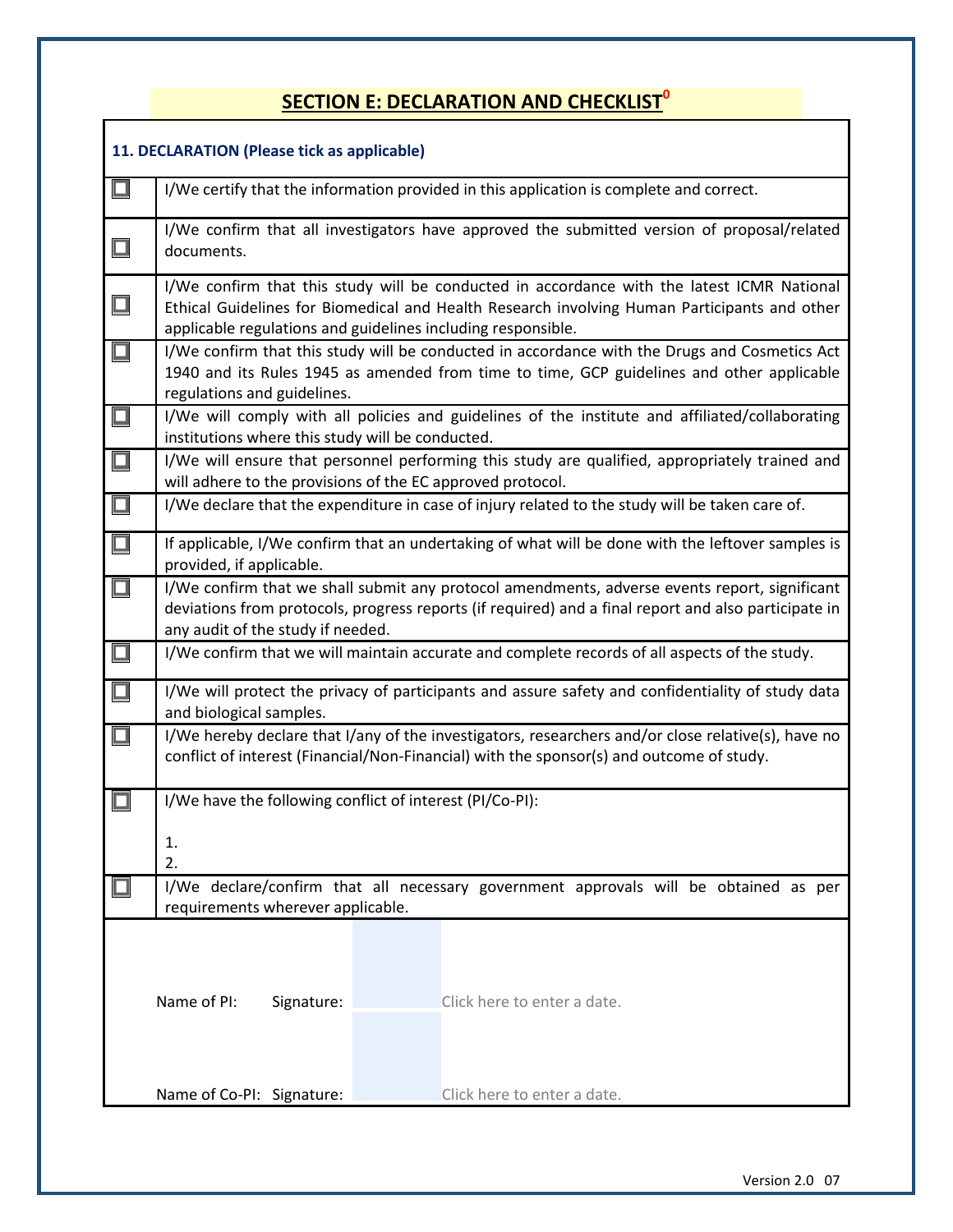|      | Name of Guide:<br>Signature:                                                                                                                                                                                                                              | Click here to enter a date. |    |           |                         |                                     |  |
|------|-----------------------------------------------------------------------------------------------------------------------------------------------------------------------------------------------------------------------------------------------------------|-----------------------------|----|-----------|-------------------------|-------------------------------------|--|
|      | Name of HOD:<br>Click here to enter a date.<br>Signature:                                                                                                                                                                                                 |                             |    |           |                         |                                     |  |
|      | <b>12. CHECKLIST</b>                                                                                                                                                                                                                                      |                             |    |           |                         |                                     |  |
| S.No | <b>Items</b>                                                                                                                                                                                                                                              | Yes                         | No | <b>NA</b> | <b>Enclosure</b><br>No. | <b>EC Remarks(If</b><br>applicable) |  |
|      | <b>ADMINISTRATIVE REQUIREMENTS</b>                                                                                                                                                                                                                        |                             |    |           |                         |                                     |  |
| 1.   | <b>Cover letter</b>                                                                                                                                                                                                                                       |                             |    |           |                         |                                     |  |
| 2.   | <b>Brief CV of all Investigators</b>                                                                                                                                                                                                                      |                             |    |           |                         |                                     |  |
| 3.   | Good Clinical Practice (GCP) training of investigators in<br>last 3 years                                                                                                                                                                                 |                             |    |           |                         |                                     |  |
| 4.   | <b>Approval of Scientific Committee</b>                                                                                                                                                                                                                   | □                           |    |           |                         |                                     |  |
| 5.   | EC clearance of other centers*                                                                                                                                                                                                                            |                             |    |           |                         |                                     |  |
| 6.   | Agreement between collaborating partners*                                                                                                                                                                                                                 |                             |    |           |                         |                                     |  |
| 7.   | MTA between collaborating partners*                                                                                                                                                                                                                       |                             |    |           |                         |                                     |  |
| 8.   | Insurance policy/certificate                                                                                                                                                                                                                              |                             |    |           |                         |                                     |  |
| 9.   | Evidence of external laboratory credentials in case of an<br>externally<br>outsourced<br>laboratory<br>study<br>QA/QC<br>certification                                                                                                                    |                             |    |           |                         |                                     |  |
| 10.  | Copy of contract or agreement signed with the sponsor<br>or donor agency                                                                                                                                                                                  |                             |    | □         |                         |                                     |  |
| 11.  | Provide all significant previous decisions (e.g. those<br>leading to a negative decision or modified protocol) by<br>other ECs/Regulatory authorities for proposed study<br>(whether in same location or elsewhere)<br>and<br>modification(s) to protocol |                             |    | □         |                         |                                     |  |
|      | <b>PROPOSAL RELATED</b>                                                                                                                                                                                                                                   |                             |    |           |                         |                                     |  |
| 12.  | <b>Copy of the detailed protocol</b>                                                                                                                                                                                                                      |                             |    |           |                         |                                     |  |
| 13.  | <b>Brochure</b><br>Investigators<br>(<br>applicable<br>for<br>drug/biologicals/device trials)                                                                                                                                                             |                             |    | □         |                         |                                     |  |
| 14.  | Participant Information Sheet(PIS) and<br><b>Informed</b><br><b>Consent Form (ICF)(English and translated)</b>                                                                                                                                            |                             |    | $\Box$    |                         |                                     |  |